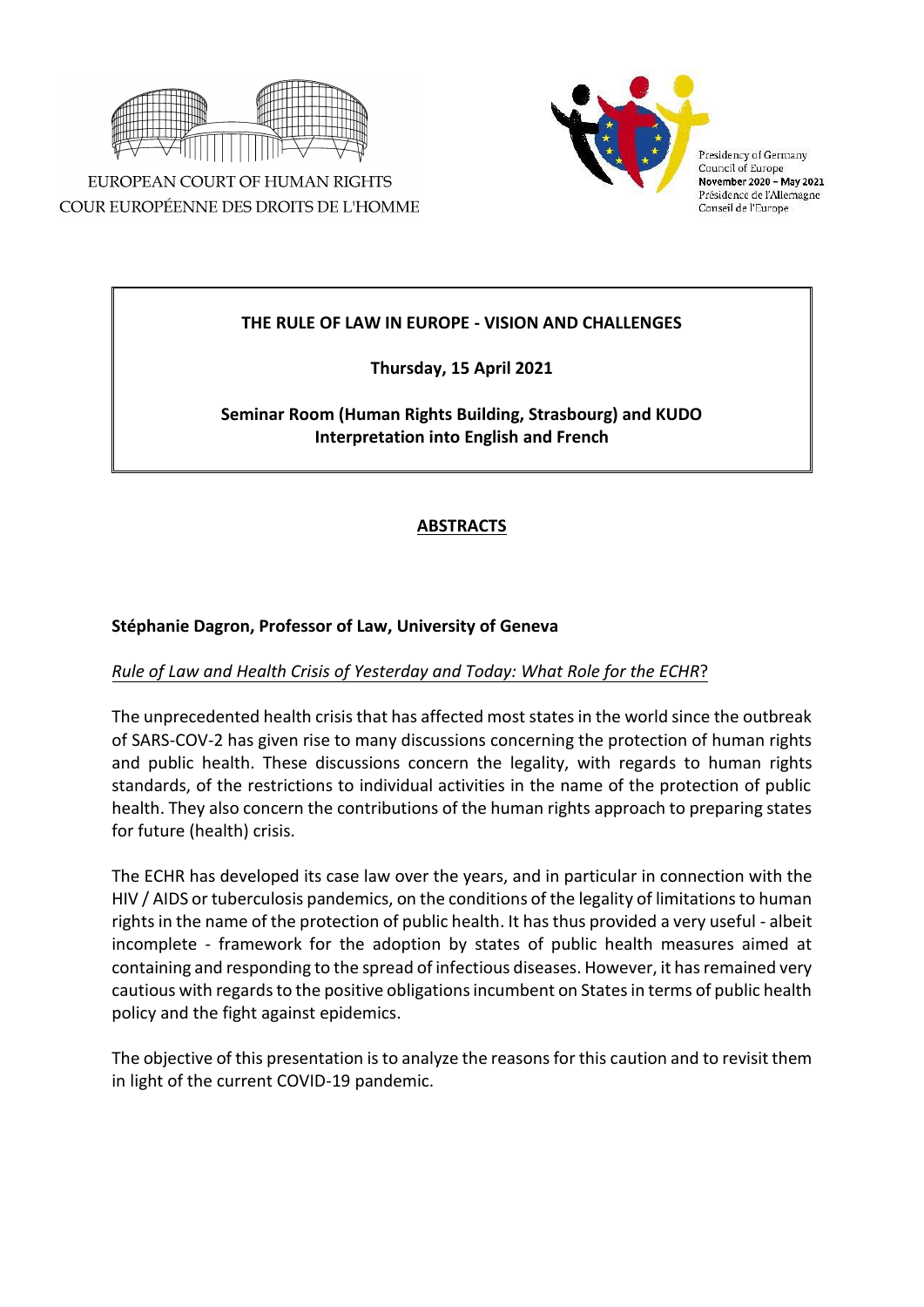#### **Hans Petter Graver, Professor of Law, University of Oslo**

## *Can International Institutions deal with National Dismantling of the Rule of Law? Some Thoughts based on the Recent EUCJ Judgement in Case C 824/18*

The presentation will provide the judgement in Case C 824/18 on procedure for appointment to a position as judge at the Sąd Najwyższy (Supreme Court, Poland) and adoption of legislation declaring the discontinuance of pending cases by operation of law and precluding in the future any judicial remedy in such cases in the context of a struggle between national authorities and the EU institutions. Based on this, there will be a reflection on the possibility of protecting the rule of law against the will of the national authorities.

#### **Andrew Murray, Professor of Law, London School of Economics**

### *The Rule of (Human) Law in the Digital Age*

Law is about agency - the human capacity to act independently and to make our own free choices. As Jeremy Webber observes, "Law is consciously created" and is the distillation of the collective agency of a society, group, or culture. The rule of law is the ultimate distillation of this principle: the clear spirit of human choice in the purest form. Law does not exist apart from its role and place in society and central to this is the role of courts and judges. Jeremy Waldron famously observed that "no one should have any penalty, stigma, or serious loss imposed upon him by government except as the upshot of procedures that involve a legally trained judicial officer, whose independence of other agencies of government is ensured". While we have taken great care to enshrine judicial independence from Government and other public bodies it is now at risk. The risk comes from Judicial Expert Systems, software designed to aid judges in the exercise of their role. These systems however risk the fabric of human agency and the rule of law. Complexity becomes numerical values and choices become mathematical processes. Human brains, less equipped for this form of decision-making, risk being replaced by algorithmic decision-making. Judicial agency diminishes as Machine Intelligence ascends and Waldron's principle of procedural Rule of Law risks diminution.

### **Oreste Pollicino, Professor of Law, Bocconi University**

## *Digital Private Powers Exercising Public Functions: How to deal with this Constitutional Paradox in the Digital Age?*

It is increasingly evident that, in the digital context, the principles underlying the rule of law are under stress. The presentation will start from one of the cornerstones of the principle of the rule of law and of constitutional law, how limiting the new forms of private power that compete with public powers, moving from the Trump's social media silencing in the United States to the Facebook's decision in Australia to ban news services and also to the complex system of enforcement of the right to be forgotten in Europe. How to deal with these constitutional short circuits? What common ground can be found by looking at the new perspectives of digital constitutionalism? These are the questions which the presentation will try to answer.